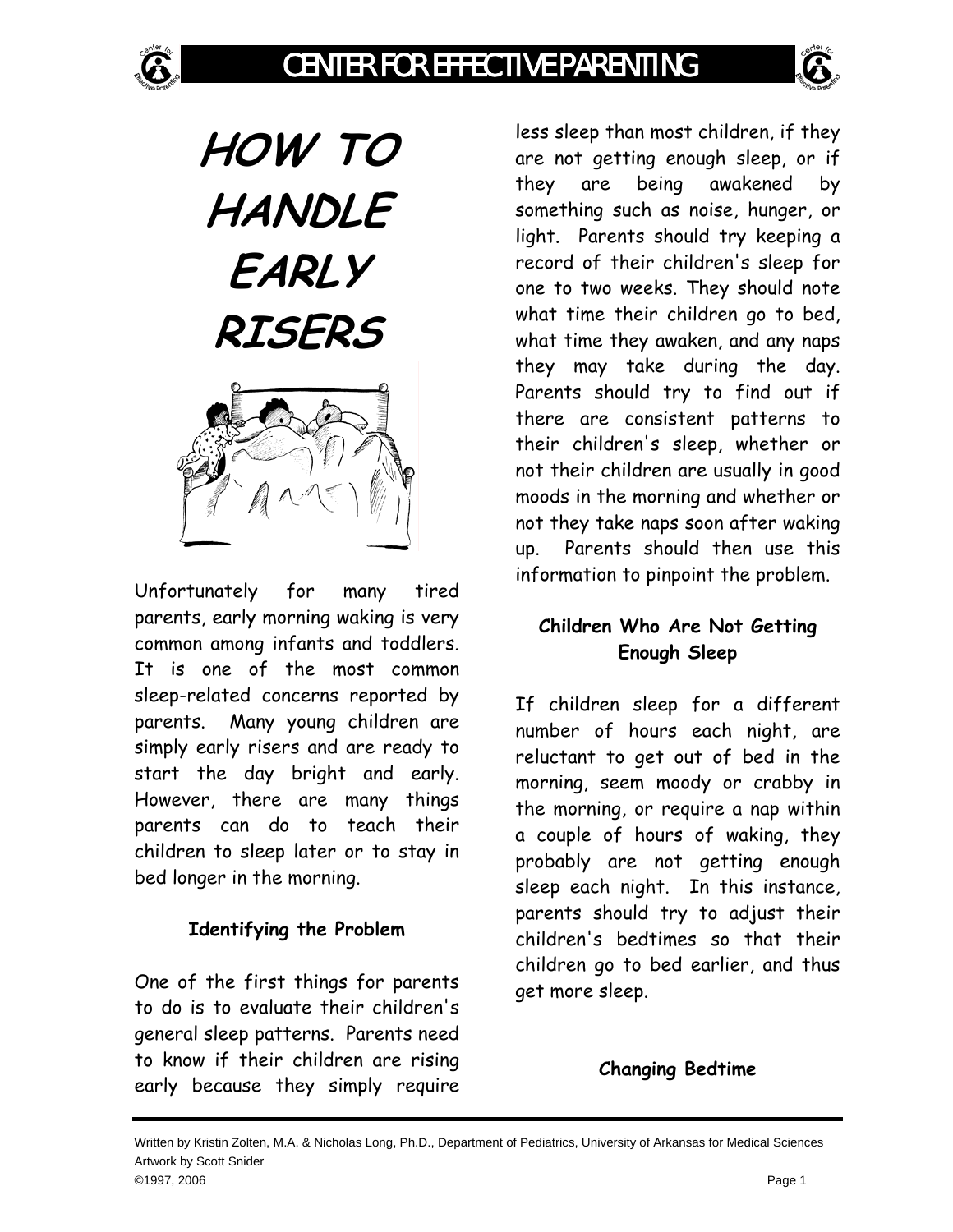Parents can try putting their children to bed ten minutes earlier each night until they are putting them to bed an hour or so earlier than before. Parents will probably have to adjust mealtimes and naptimes, too. The key to changing bedtime is to do it gradually. Consistency is important. After the bedtime has been adjusted, it is important that children go to bed at the same time every night. Parents should develop a bedtime ritual that includes three or four quiet activities such as taking a bath, having a light snack, and reading a story. These bedtime activities should be performed every night. Parents should continue to monitor their children to determine if their children are getting enough sleep with the adjusted bedtime. If not, parents can use the same method to adjust the bedtime some more.

#### **Children Who Are Awakened By Light, Noise, or Hunger**

If children are awakened by disruptions such as too much light or noise, or hunger, parents can take steps to eliminate such problems.

**\*Light**. Some children are sensitive to early morning light and are awakened by it. Parents should try

to keep their children's rooms dark in the morning. They can try using a thick window shade or a curtain over bedroom windows. This may help children sleep later.

**\*Noise**. Some children are awakened early by noise, either from outside or inside the house. Outside noise can be minimized by keeping windows closed or by muffling sound by hanging a blanket or a heavy curtain in front of windows. If outside noise is a real problem, it may be a good idea, if possible, for parents to move their children's rooms to a quieter place. If inside noise is a problem, parents should try to eliminate it. Parents should try not to enter their sleeping children's rooms unless it is absolutely necessary. They should also try to keep other household members quiet in the early morning.

**\*Hunger**. Many children wake up early because their stomachs tell them to. If early risers are used to eating immediately upon awakening, parents can try to postpone breakfast. Again, this is something that should be done gradually. Even if parents get up with their early risers, they should try to postpone breakfast for ten minutes the first day, adding ten minutes each day until it has been postponed for an hour or so. Children will then be less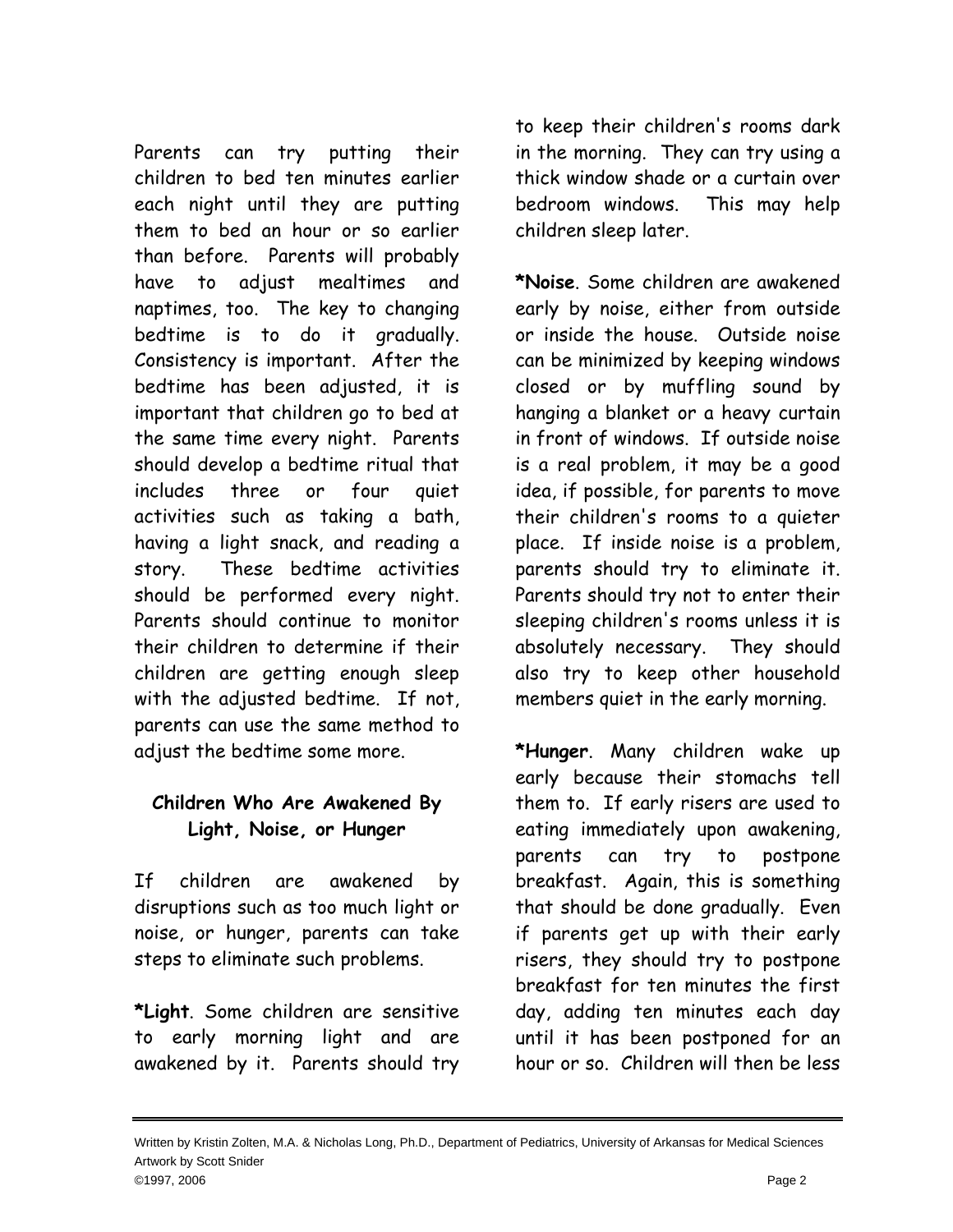likely to wake up early for breakfast. Also, parents should make sure their children are getting plenty to eat during the daytime. This may help to eliminate early morning hunger, too.

#### **Children Who Need Less Sleep Than Others**

If children sleep for about the same number of hours per night and are usually happy and ready to start the day in the early morning, they're probably getting enough sleep. In this instance, parents can either shift their children's bedtime to a later hour, adjust nap times, or teach their children to entertain themselves in their beds or cribs until an appropriate hour is reached.

#### **Changing Bedtime**

Parents can try putting their children to bed ten minutes later each night until they have postponed bedtime for an hour or so. Naps and meals will probably have to be moved forward, too. Remember, the key to postponing bedtime is to do it **gradually**. Parents shouldn't expect immediate results, either. It may take some time before children begin rising later.

Many early risers go back to sleep within an hour or two of waking up. These early naps may be contributing to the early rising. To discourage early naps parents can postpone putting their children down for ten minutes each morning until they are napping an hour or so later. This may help children extend night time sleep. Also, parents may want to adjust the amount of time their children nap in the daytime. Children need only so much sleep. Children may be fulfilling too much of their sleep requirements by napping during the day. Thus, the need for sleep at night is lessened. Parents should try to limit daytime naps, either by eliminating one or shortening all of them. Parents should make sure, however, that naps aren't limited to the point that children are overly fatigued by the end of the day.

### **Teaching Early Risers to Play Quietly in Bed**

If parents' attempts to get their children to sleep later in the morning are unsuccessful, the next alternative is to teach children to quietly entertain themselves until it is time for them to get up. Here are some tips:

**\*Keep your children waiting.** Parents shouldn't rush immediately

**Adjusting Nap Times**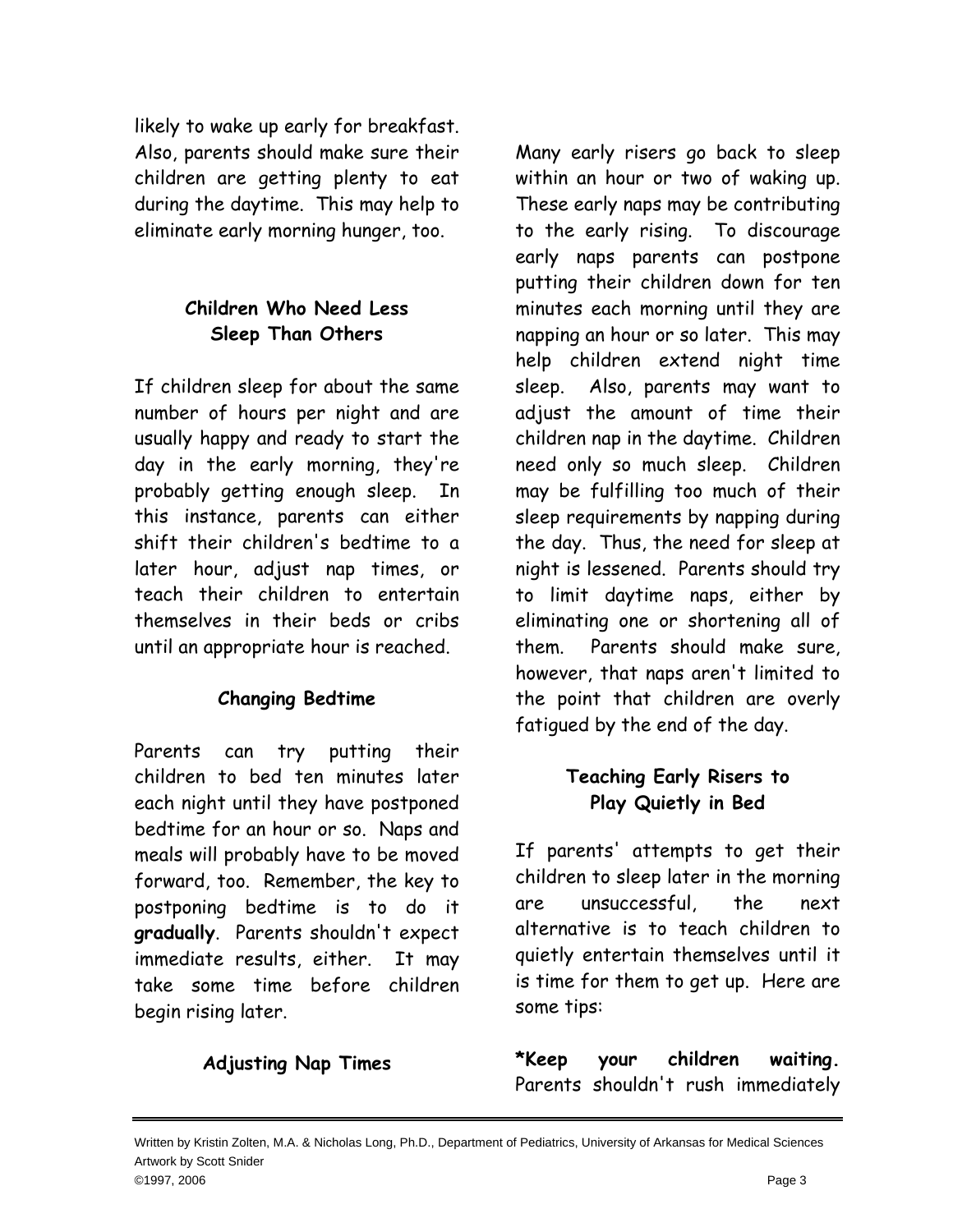to their children when they first call out in the morning. Instead, parents should wait five minutes to see if they go back to sleep or start to entertain themselves. Parents can then gradually lengthen the time before they go to their children. Children will then learn how to occupy themselves in the morning. Parents shouldn't delay, however, if their children seem to be in distress.

**\*Provide toys**. Parents can make sure there are toys nearby for their children to entertain themselves with in the morning. Here are some examples:

>Parents can place a mobile above their children's cribs.

>Parents can put a metal baby mirror to one side of their children's cribs or beds so their children can look at themselves.

>Parents can put a pile of cloth books at the bottom of their children's cribs or beds for early morning "reading."

>Parents can place interesting objects such as bright bits of cloth or soft toys at the bottom of their children's cribs or beds after they have gone to sleep. Parents should make sure that the

objects are not small enough to be swallowed, and will not cause discomfort if children roll onto them while sleeping. Parents can change the objects every few days for variety.

>Parents can tape record a story and leave the tape recorder and the book within their children's reach. Parents can show their children how to operate the recorder to play back the story (provided they're old enough).

**\*Make sure there's light**. If children are to play quietly, they will need light to see by. If children's rooms are dark in the morning, parents can plug in a low wattage night-light.

**\*Make rules.** Parents should let their children know exactly when they can get up (if they're old enough to understand). For example, parents can tell their children that they may not get up until a parent comes to get them in the morning, and until then they must play quietly. Or, parents can set an alarm in their children's rooms, and use that as the signal for getting up.

**\*Practice.** If early risers are toddler-aged or older, parents can practice morning quiet play with